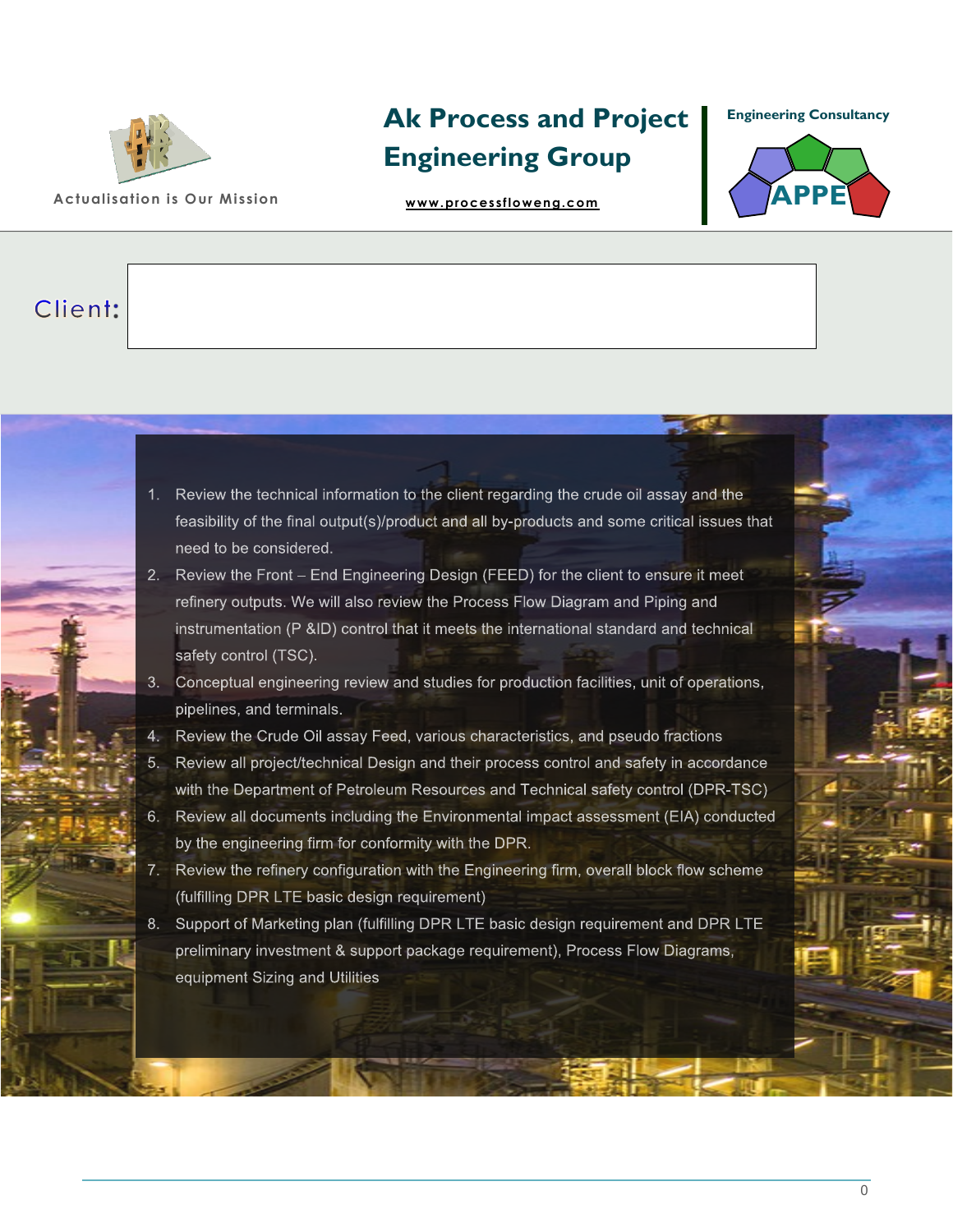

#### **Consulting Agreement**

This consulting agreement (the "Agreement") is dated this day of  $\qquad, \qquad$  **CLIENT CONSULTANT** Ak Process and Project Engineering Ltd, UK Reg. No. 13616222

#### **BACKGROUND**

The Client is of the opinion that the Consultant has the necessary qualifications, experience, and abilities to provide consulting services to the Client.

The Consultant is agreeable to providing such consulting services to the Client on the terms and conditions set out in this Agreement.

IN CONSIDERATION OF the matters described above and of the mutual benefits and obligations set forth in this Agreement, the receipt and sufficiency of which consideration is hereby acknowledged, the Client and the Consultant

(Individually the "Party" and collectively the "Parties" to this Agreement) agree as follows:

## **SERVICES PROVIDED**

1.

The Services will also include any other consulting tasks which the Parties may agree on. The Consultant hereby agrees to provide such Services to the Client.

The client will pay a sum of **\$180,000.00** as a lump sum for the commencement of the agreement for the Phases of the project, in which the consultant will provide all relevant chemical engineering support to the client. If any further work needs to be provided to the client, a separate agreement will be considered.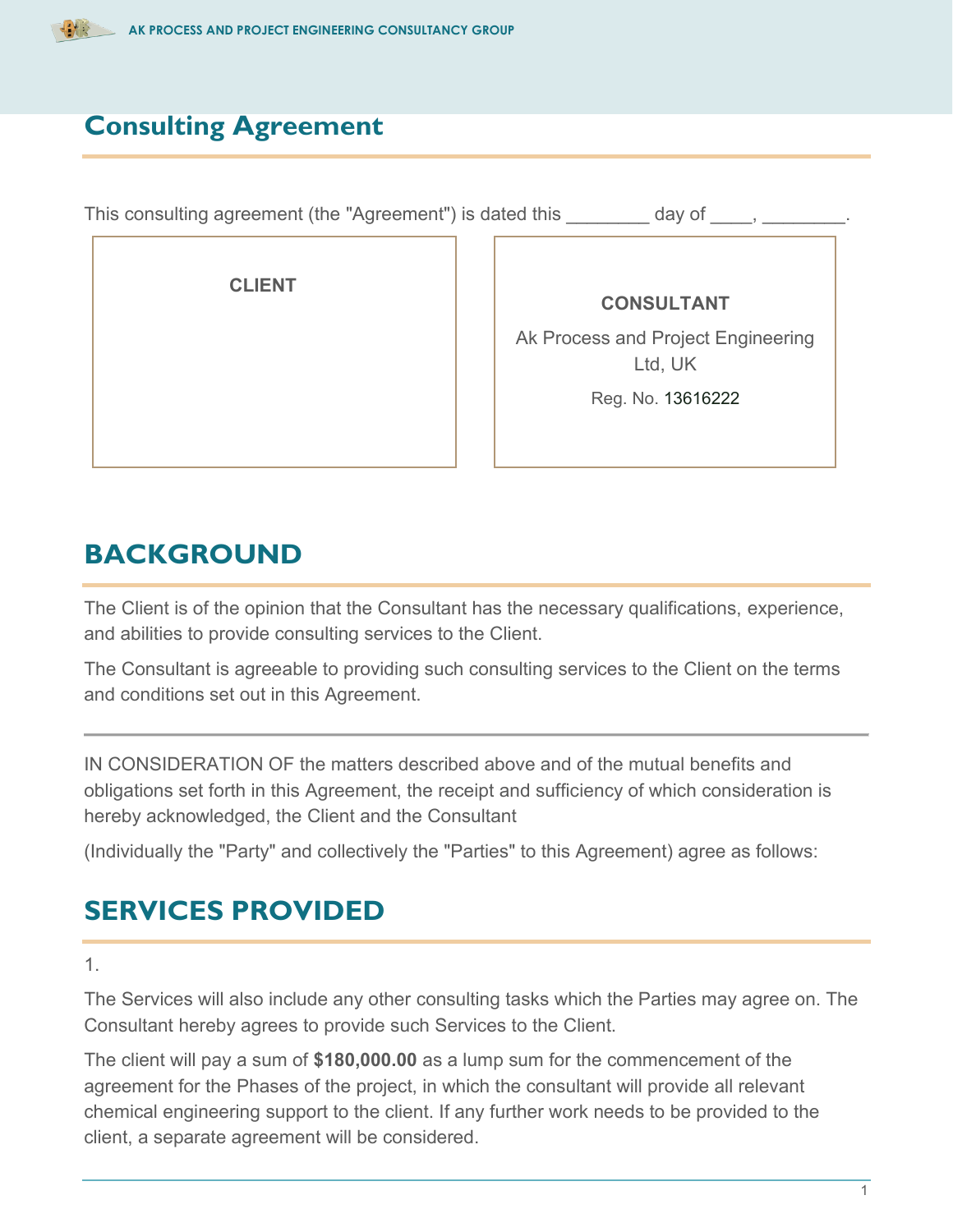# **Facilities Consultation and Engineering Services:**

The followings are the services provided within this contract.

- $\checkmark$  Review the Process Flow Diagram assurance.
- $\checkmark$  Conceptual engineering review and studies for production facilities, unit of operations, pipelines, and terminals.
- $\checkmark$  Review the Crude Oil assay Feed, various characteristics, and pseudo fractions
- $\checkmark$  Review all project/technical Design and their process control and safety in accordance with the international standard practice on technical safety control (TSC)
- $\checkmark$  Review all documents including the Environmental impact assessment conducted by the engineering firm for conformity.
- $\checkmark$  Provide technical information to the client regarding the crude oil assay and the feasibility of the final output(s)/product and all by-products and some critical issues that need to be considered.

#### 2. **The Term of Agreement**

The term of this Agreement (the "Term") will begin on the date of this Agreement and will remain in full force and effect until the end of **\_\_\_\_\_\_\_\_\_\_\_\_\_** (or which one come first), subject to earlier termination as provided in this Agreement. The Term may be extended with the written consent of the Parties.

The Parties agree to do everything necessary to ensure that the terms of this Agreement take effect.

3.

# **PERFORMANCE**

The Parties agree to do everything necessary to ensure that the terms of this Agreement take effect.

4.

# **Currency**

Except as otherwise provided in this Agreement, all monetary amounts referred to in this Agreement are in American Dollars (\$) (or British Pounds (£)).

5.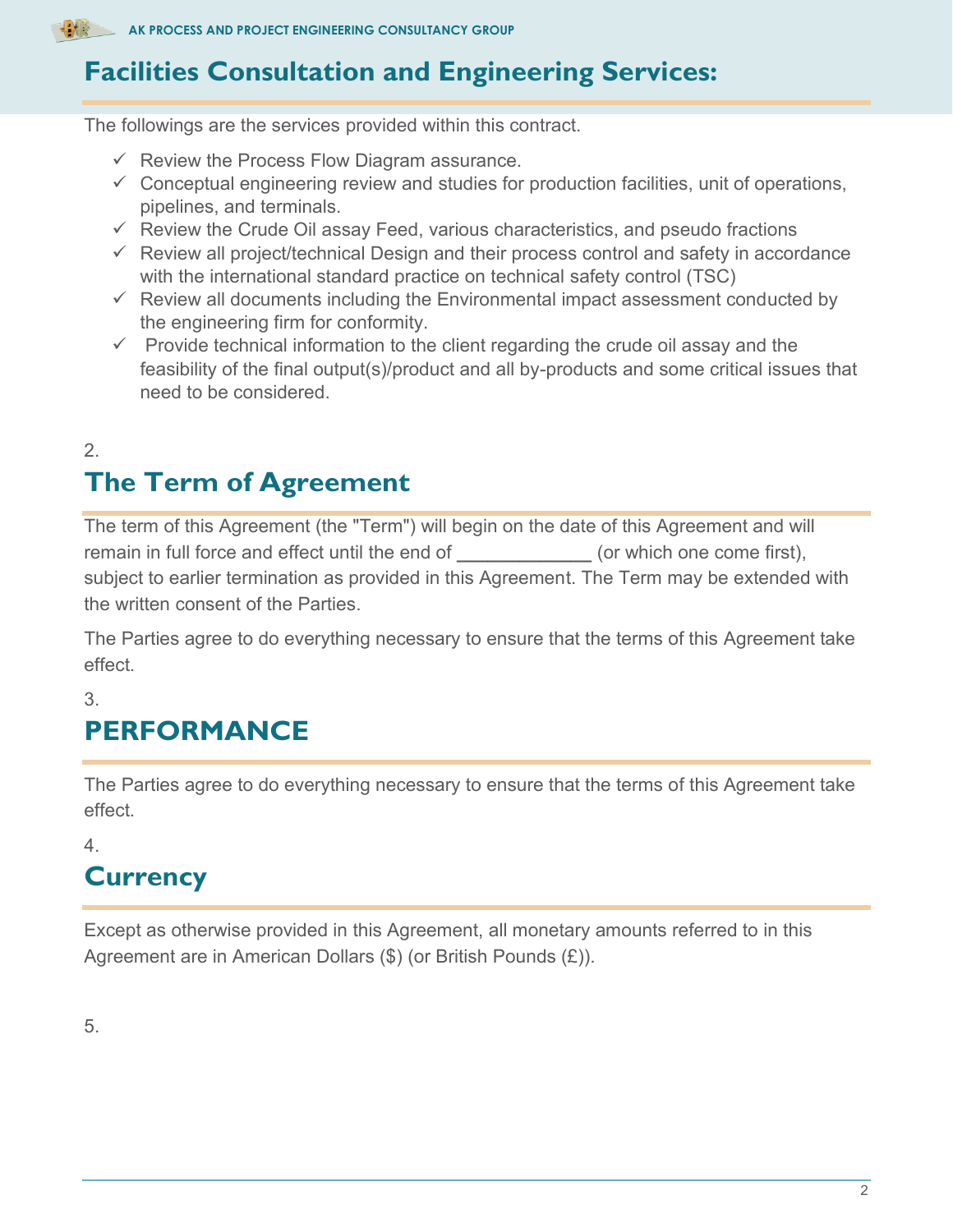## **Payments**

The Consultant will charge the Client for the Services at the rate of **\$2,000.00 per day** (**£1,840 per day**) (the "Payment") for visiting or acting on behalf of the client. This excludes all expenses incurred by the consultant (Travel, Hotel lodging, meals, travel insurance etc.)

6.

The Client will be invoiced every week as required.

7.

Invoices submitted by the Consultant to the Client are due within *30 days(monthly)* of receipt.

8.

The Payment as stated in this Agreement does not include *Value Added Tax (UK current VAT - 20%)*. Any Value Added Tax required will be charged to the Client in addition to the Payment.

9.

The Consultant will be responsible for all income tax liabilities and National Insurance or similar contributions relating to the Payment and the Consultant will indemnify the Client in respect of any such payments required to be made by the Client.

10.

## **Reimbursement of Expenses**

The Consultant will be reimbursed from time to time for reasonable and necessary expenses incurred by the Consultant in connection with providing the Services.

11.

All expenses must be *pre-approved by the Client*.

# **INTEREST ON LATE PAYMENTS**

12.

Interest payable on any overdue amounts under this Agreement is charged at a rate of *20.00%* per annum or at the maximum rate enforceable under applicable legislation, whichever is lower.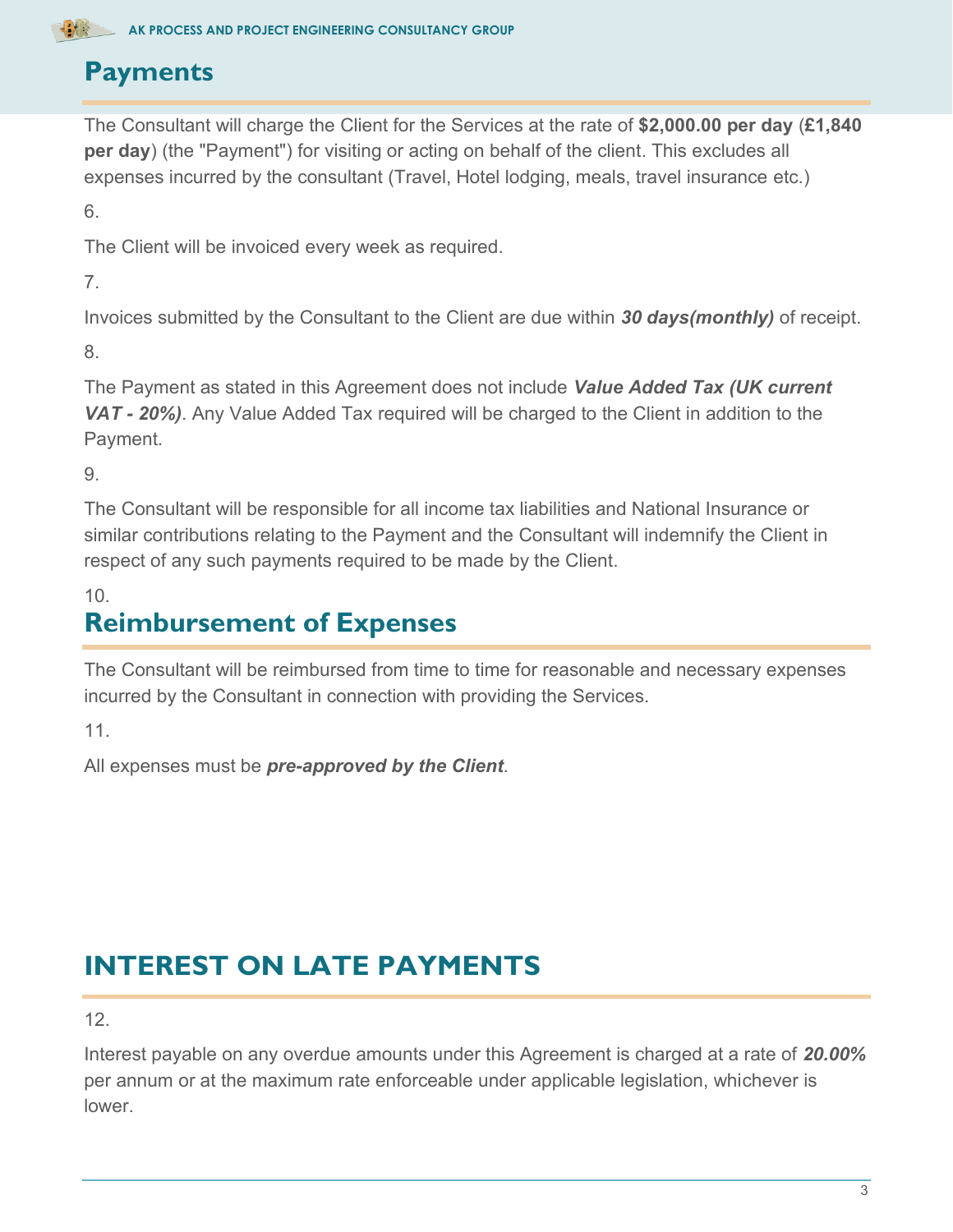

## **Confidentiality**

#### 13.

Confidential information (the "Confidential Information") refers to any data or information relating to the Client, whether business or personal, which would reasonably be private or proprietary to the Client and that is not generally known and where the release of that Confidential Information could reasonably be expected to cause harm to the Client.

#### 14.

The Consultant agrees that they will not disclose, divulge, reveal, report or use, for any purpose, any Confidential Information which the Consultant has obtained, except as authorized by the Client or as required by law. The obligations of confidentiality will apply during the Term and will end on the termination of this Agreement except in the case of any Confidential Information which is a trade secret in which case those obligations will last indefinitely.

15.

All written and oral information and material disclosed or provided by the Client to the Consultant under this Agreement is Confidential Information regardless of whether it was provided before or after the date of this Agreement or how it was provided to the Consultant.

16.

#### **Ownership of intellectual properties**

All intellectual property and related material of the consultant (the "Intellectual Property") that is developed before or produced under this Agreement, will be the property of the Consultant except the ones produced for the client. The Client is granted a non-exclusive limited-use license of this Intellectual Property except for the ones that were solely conducted and produced for the client.

17.

Title, copyright, intellectual property rights and distribution rights of the Intellectual Property remain exclusively with the Consultant except for those ones pertaining to the client.

18.

## **Return of Properties**

Upon the expiry or termination of this Agreement, the Consultant will return to the Client any property, documentation, records, or Confidential Information which is the property of the Client.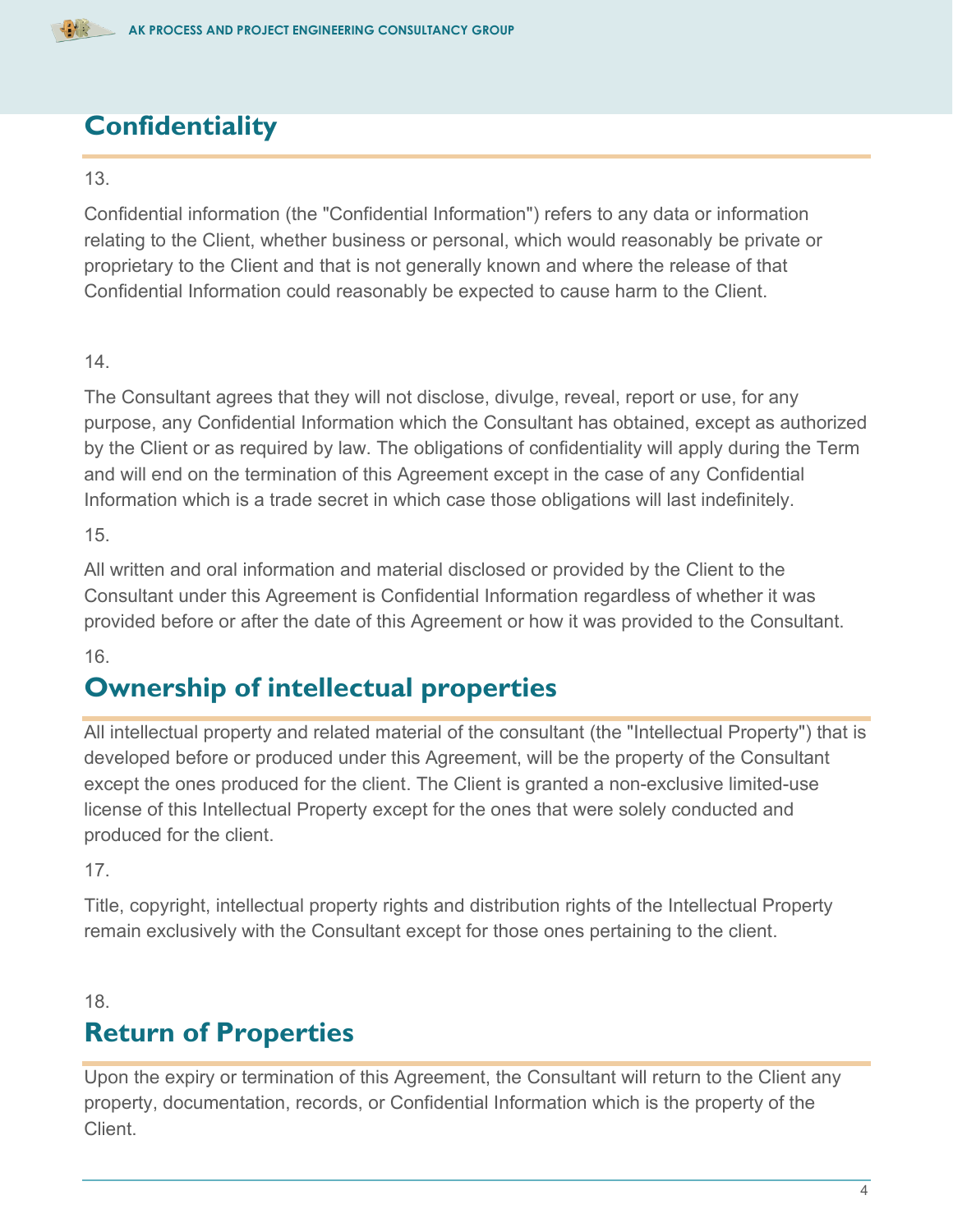

#### 19.

#### **Capacity/Independent Contractor**

In providing the Services under this Agreement it is expressly agreed that the Consultant is acting as an independent contractor and not as an employee. The Consultant and the Client acknowledge that this Agreement does not create a partnership or joint venture between them and is exclusively a contract for service.

20.

## **Right of Substitution**

Except as otherwise provided in this Agreement, the Consultant may, at the Consultant's absolute discretion, engage a third-party sub-contractor to perform some or all the obligations of the Consultant under this Agreement and the Client will not hire or engage any third parties to assist with the provision of the Services.

#### **If the Consultant hires a sub-contractor:**

- i. the Consultant will pay the sub-contractor for its services and the Compensation will remain payable by the Client to the Consultant.
- ii. for the purposes of the indemnification clause of this Agreement, the sub-contractor is an agent of the Consultant

21.

#### **Autonomy**

Except as otherwise provided in this Agreement, the Consultant will have full control over working time, methods, and decision making in relation to provision of the Services in accordance with the Agreement. The Consultant will work autonomously and not at the direction of the Client. However, the Consultant will be responsive to the reasonable needs and concerns of the Client.

22.

#### **Equipment**

Except as otherwise provided in this Agreement, the Consultant will provide at the Consultant's own expense, all equipment, software, materials, and any other supplies necessary to deliver the Services in accordance with the Agreement. The stated "*equipment*" does not include deliverables that are clients' properties.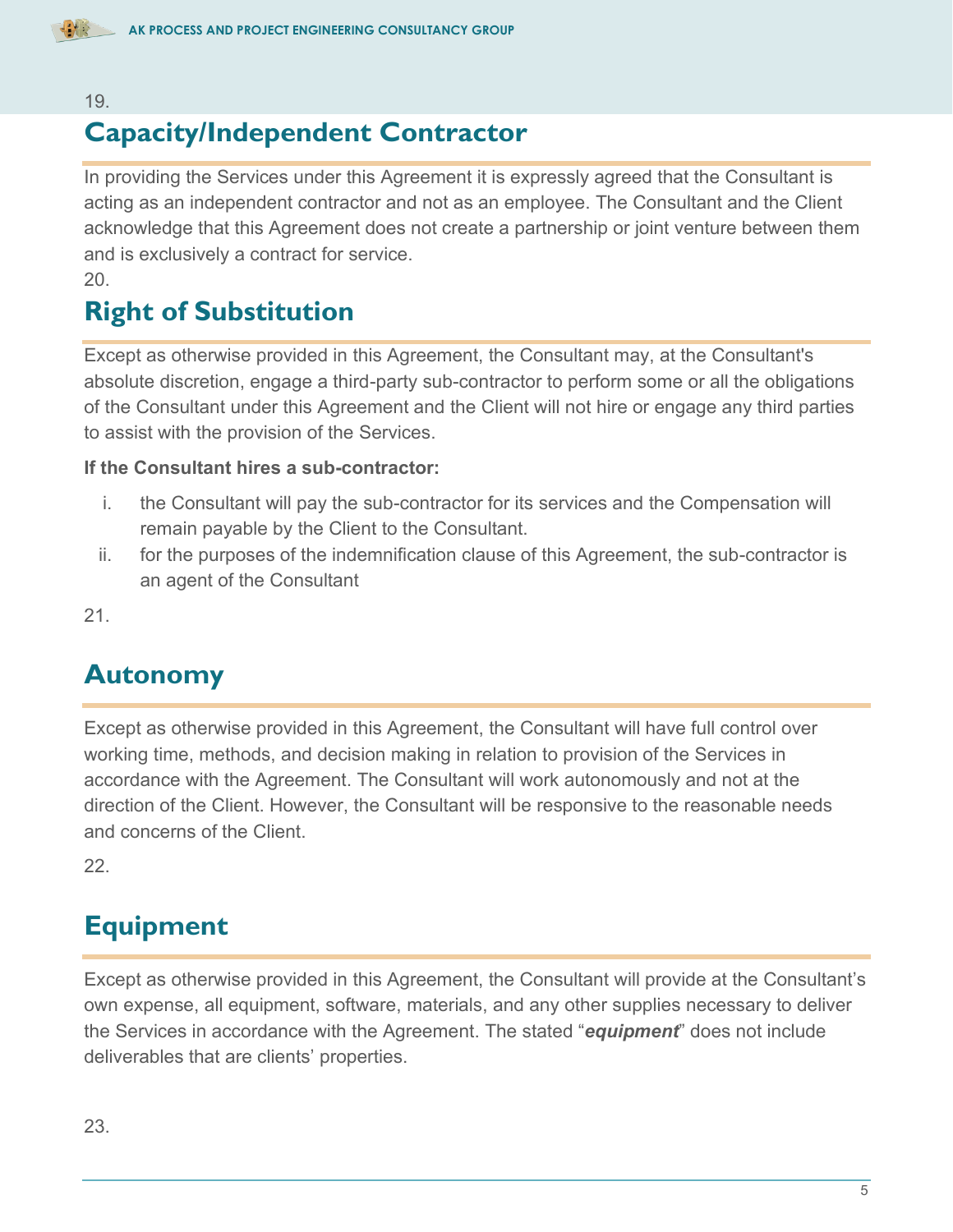# **No Exclusivity**

The Parties acknowledge that this Agreement is non-exclusive and that either Party will be free, during and after the Term, to engage or contract with third parties for the provision of services similar to the Services.

24.

# **Notice**

All notices, requests, demands or other communications required or permitted by the terms of this Agreement will be given in writing and delivered to the Parties at the following addresses:

Client **Client** 

Clients' subsidiary\_\_\_\_\_\_\_\_\_\_\_\_\_\_\_

Consultant: Ak Process and Project Engineering Ltd

or to such other address as either Party may from time to time notify the other.

25.

#### **Indemnification**

Except to the extent paid in settlement from any applicable insurance policies, and to the extent permitted by applicable law, each Party agrees to indemnify and hold harmless the other Party, and its respective affiliates, officers, agents, employees, and permitted successors and assigns against any and all claims, losses, damages, liabilities, penalties, punitive damages, expenses, reasonable legal fees and costs of any kind or amount whatsoever, which results from or arise out of any act or omission of the indemnifying party, its respective affiliates, officers, agents, employees, and permitted successors and assigns that occurs in connection with this Agreement. This indemnification will survive the termination of this Agreement.

26.

# **Modification of Agreement**

Any amendment or modification of this Agreement or additional obligation assumed by either Party in connection with this Agreement will only be binding if evidenced in writing signed by each Party or an authorised representative of each Party.

27.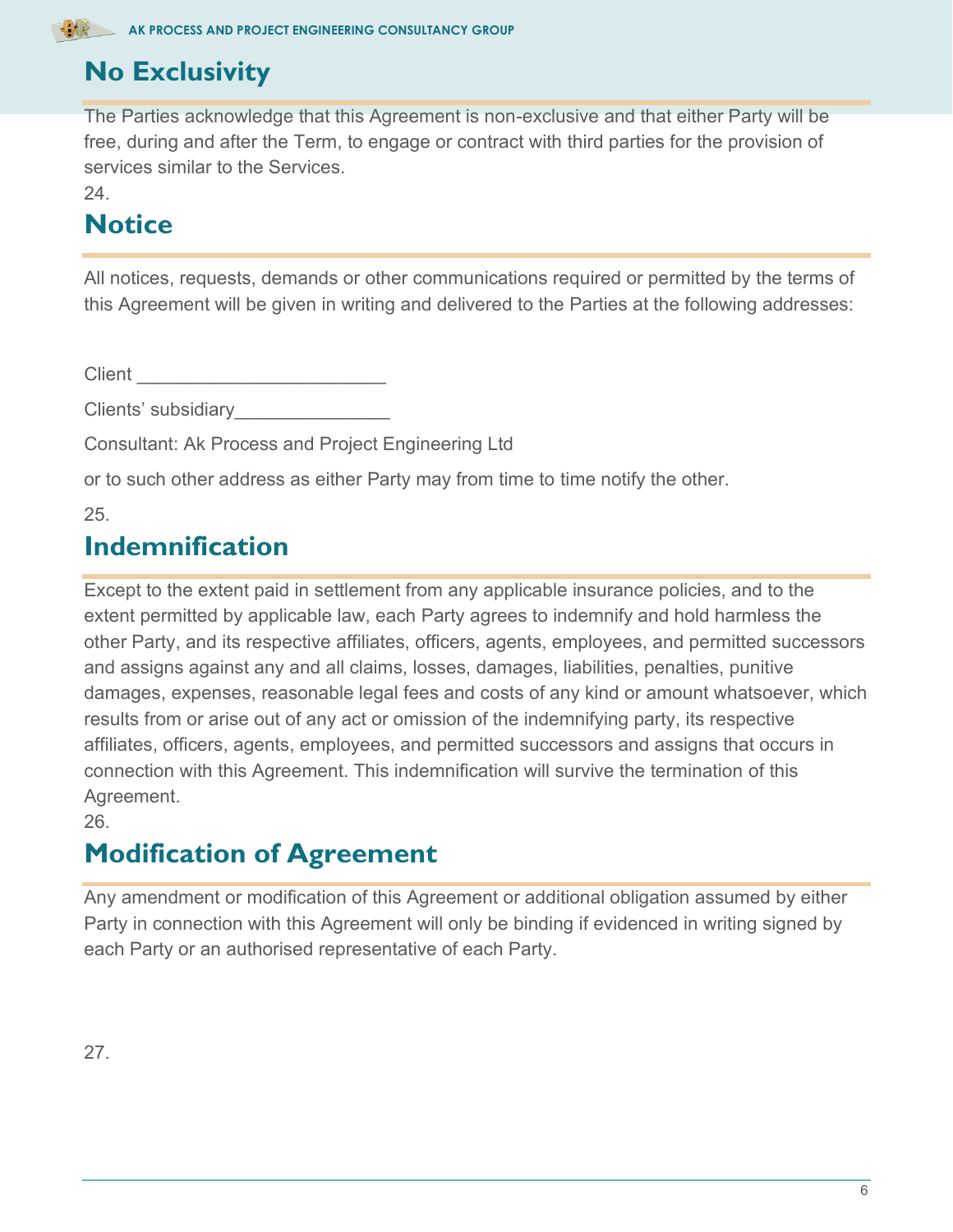

#### **Time of the Essence**

Time is of the essence in this Agreement. No extension or variation of this Agreement will operate as a waiver of this provision.

28.

# **Assignment**

The Consultant will not voluntarily, or by operation of law, assign or otherwise transfer its obligations under this Agreement without the prior written consent of the Client.

29.

# **Entire Agreement**

It is agreed that there is no representation, warranty, collateral agreement or condition affecting this Agreement except as expressly provided in this Agreement.

30.

## **Enurement/Benefit**

This Agreement will enure to the benefit of and be binding on the Parties and their respective heirs, executors, administrators and permitted successors and assigns.

31.

# **Title and Heading in this Agreement**

Headings are inserted for the convenience of the Parties only and are not to be considered when interpreting this Agreement. 32.

**Gender**

Words in the singular mean and include the plural and vice versa. Words in the masculine mean and include the feminine and vice versa. 33.

# **Governing Law(s)**

This Agreement will be governed by and construed in accordance with the laws of England, United States of America and/or Countries of the deliverables. 34.